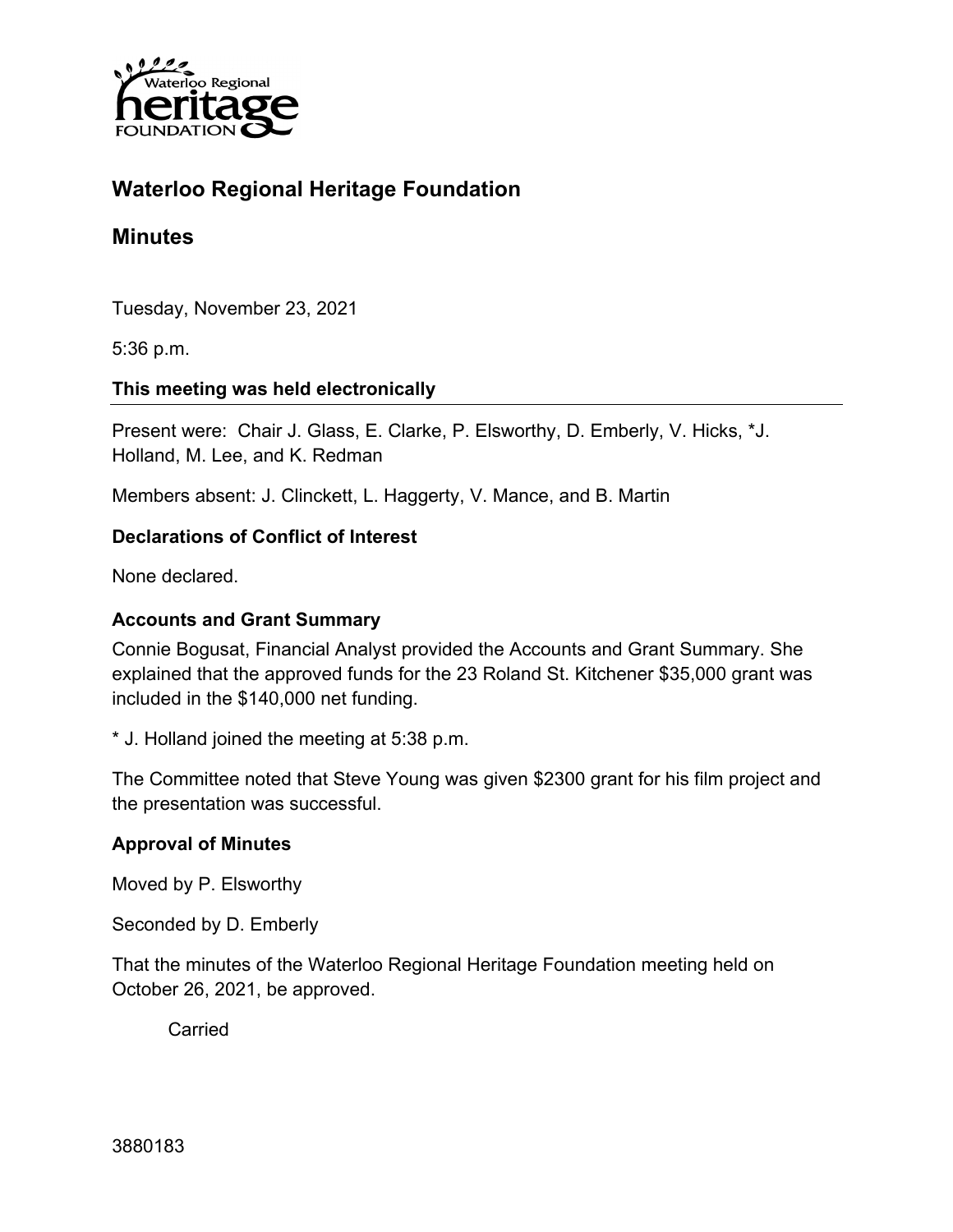#### **2021-2022 Committees**

a) Allocations and Finance Committee

None.

b) Heritage Advisory and Communications Committee

The Committee requested that the nomination process be reviewed and suggested that the HACC submit a list offline to Hamilton Media Advisory Council.

#### **Other Business**

1. 2022 Region of Waterloo Council Budget - Grant Funding Review

Chair J. Glass communicated that Helen Chimirri-Russell, Director, Cultural Services, Planning, Development and Legislative Services, had discussed that Council is reviewing Waterloo Region Heritage Fund committee funding. H. Chimirri-Russell clarified that Council will be reviewing grant funding for the WRHF from a policy perspective it is ensure that all grant funding adheres to the Region's strategic plan.

In response to the Committee, H. Chimirri-Russell expressed that Staff would be willing to support the Committee in terms of the heritage landscape but the main development of polices will be up to the Committee.

In response to the Committee, H. Chimirri-Russell explained that the objective of the Region of Waterloo reviewing grant funding is not for the purpose of reducing costs but rather to ensure that the current grant funding aligns with the Region's strategic plan. K. Redman concurred and explained further that the grant funding review was a Council directive during the Region's 2021 budget and that the grant funding must uphold the Region's values.

The Committee requested that Staff forward the applicable report to the Committee.

### **Next Meeting – January 25, 2022**

## **Adjourn**

Moved by D. Emberly

Seconded by V. Hicks

That the meeting adjourn at 6:03 p.m.

3880183